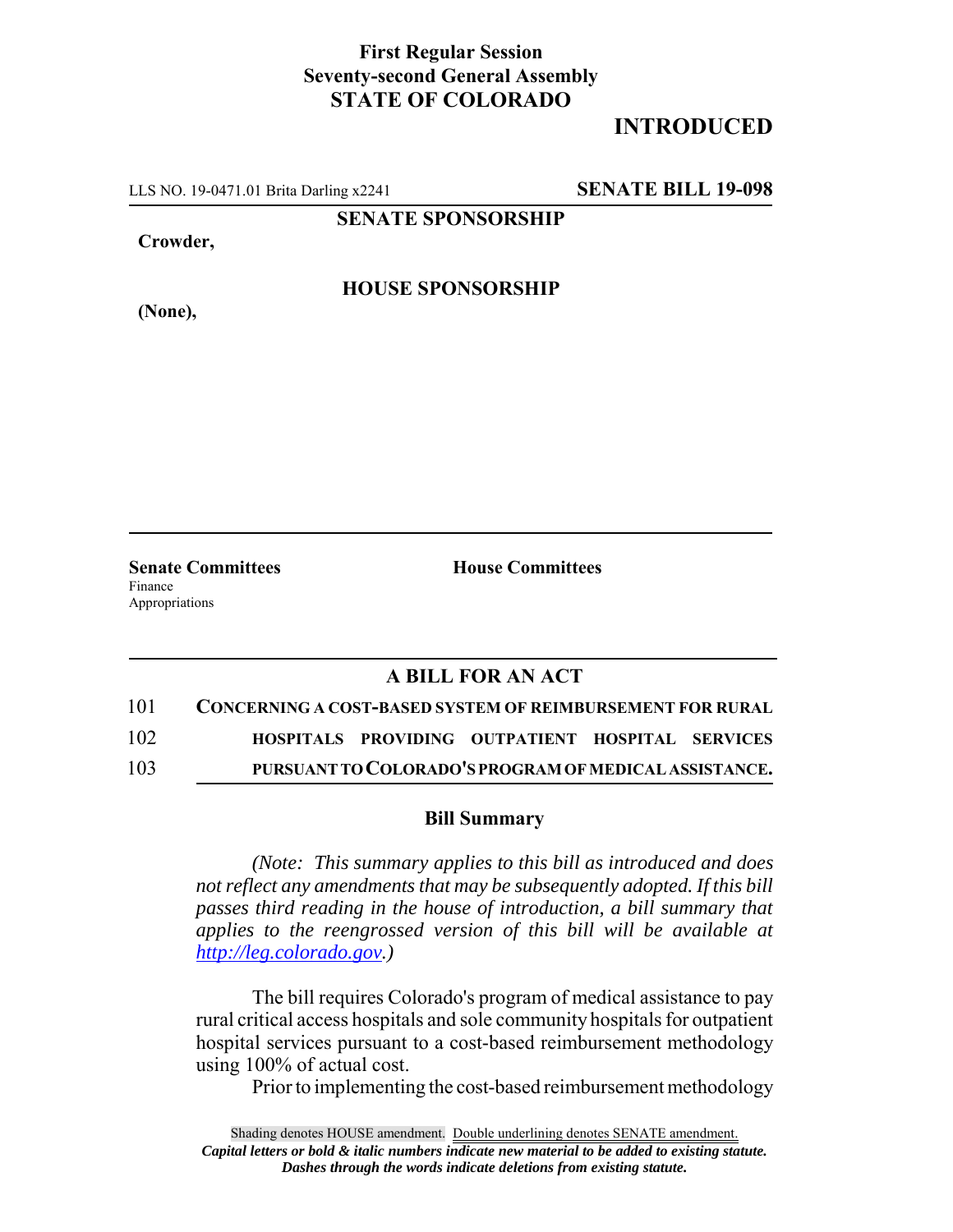for outpatient hospital services, the department of health care policy and financing (state department) shall convene a stakeholder group consisting of representatives of the affected hospitals and other persons or entities to consult with the state department on the elements of the cost-based reimbursement methodology and its implementation.

The bill makes a conforming amendment.

 *Be it enacted by the General Assembly of the State of Colorado:* **SECTION 1.** In Colorado Revised Statutes, 25.5-4-402, **amend** (3)(a); and **add** (1.5) as follows: **25.5-4-402. Providers - hospital reimbursement - hospital review program - rules.** (1.5) (a) NOTWITHSTANDING ANY PROVISION OF THIS ARTICLE 4 AND ARTICLES 5 AND 6 OF THIS TITLE 25.5 TO THE CONTRARY, ON OR BEFORE SEPTEMBER 1,2019, FOR ALL CRITICAL ACCESS HOSPITALS THAT ARE LICENSED AS GENERAL HOSPITALS AND ARE CERTIFIED BY THE DEPARTMENT OF PUBLIC HEALTH AND ENVIRONMENT UNDER 42CFR 485 (f) AND SOLE COMMUNITY HOSPITALS, AS DEFINED IN 11 42 CFR 412.92, THE STATE DEPARTMENT SHALL PAY FOR OUTPATIENT HOSPITAL SERVICES PURSUANT TO A COST-BASED REIMBURSEMENT METHODOLOGY USING ONE HUNDRED PERCENT OF ACTUAL COST. (b) PRIOR TO IMPLEMENTING SUBSECTION (1.5)(a) OF THIS SECTION, THE STATE DEPARTMENT SHALL CONVENE A STAKEHOLDER GROUP CONSISTING OF CHIEF EXECUTIVE OFFICERS, CHIEF FINANCIAL OFFICERS, AND OTHER REPRESENTATIVES OF COLORADO'S CRITICAL

 ACCESS HOSPITALS AND SOLE COMMUNITY HOSPITALS; REPRESENTATIVES OF A NETWORK OF CRITICAL ACCESS HOSPITALS AND RURAL HOSPITALS; AND OTHER AFFECTED PERSONS OR ENTITIES, AS DETERMINED BY THE STATE DEPARTMENT, TO CONSULT WITH THE STATE DEPARTMENT IN

ESTABLISHING THE ELEMENTS OF THE COST-BASED REIMBURSEMENT